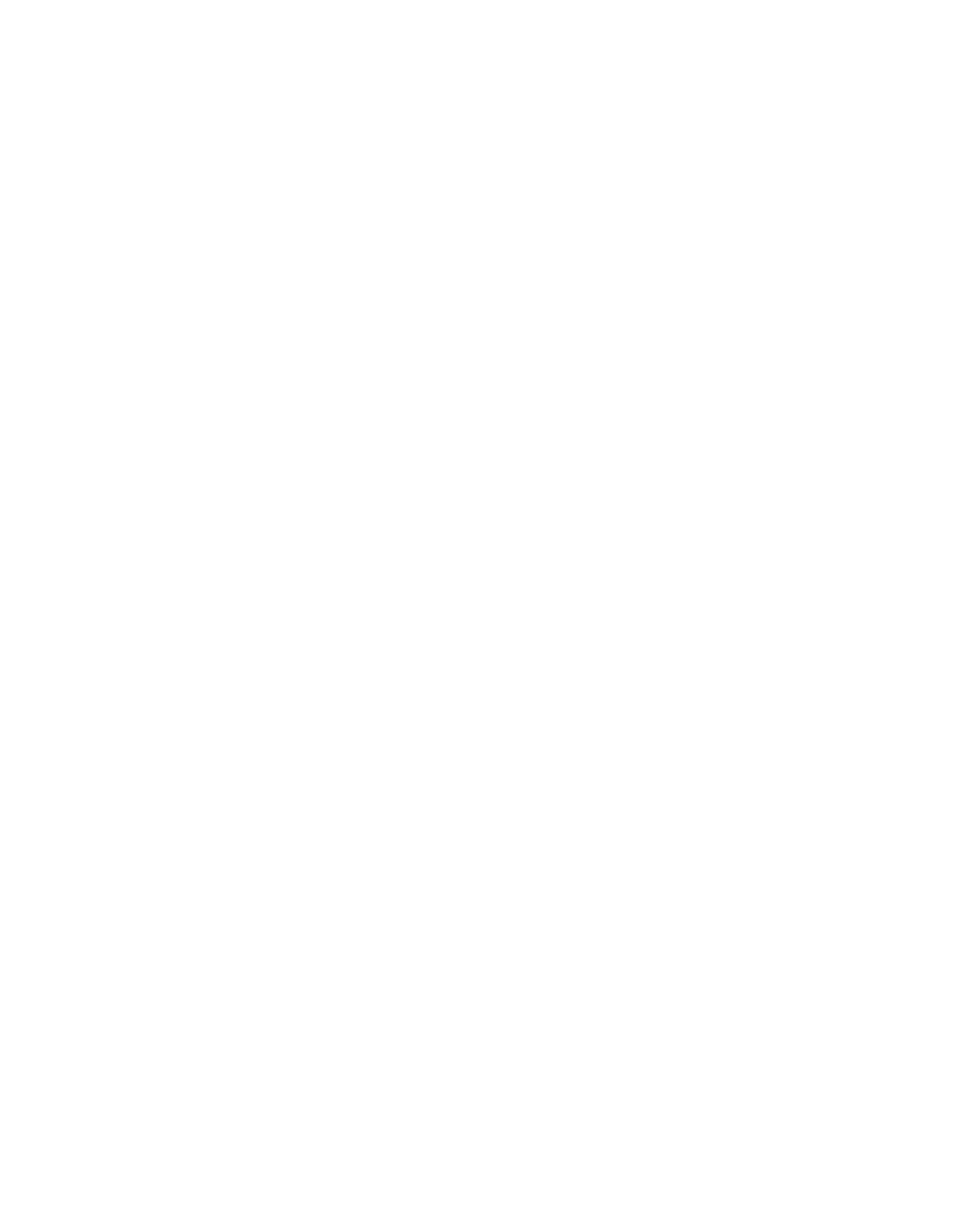# **TABLE OF CONTENTS**

# SECTION PAGE

|              | <b>ESL Program Mission Statement</b>                                           |    |  |
|--------------|--------------------------------------------------------------------------------|----|--|
|              | A. Students in the ESL Program                                                 | 6  |  |
|              | B. Program Courses and Levels                                                  | 6  |  |
|              | C. English Language Proficiency Testing<br>and Course Placement                |    |  |
|              | D. Making Progress Through the Program                                         | 9  |  |
|              | <b>Information About Students' Progress</b>                                    | 13 |  |
|              | E. Services and Activities                                                     | 13 |  |
| $F_{\rm{f}}$ | Safety                                                                         | 14 |  |
|              | G. Adjustment, Questions and Concerns, and Success<br>as a Student in the U.S. | 15 |  |

Updated May 2020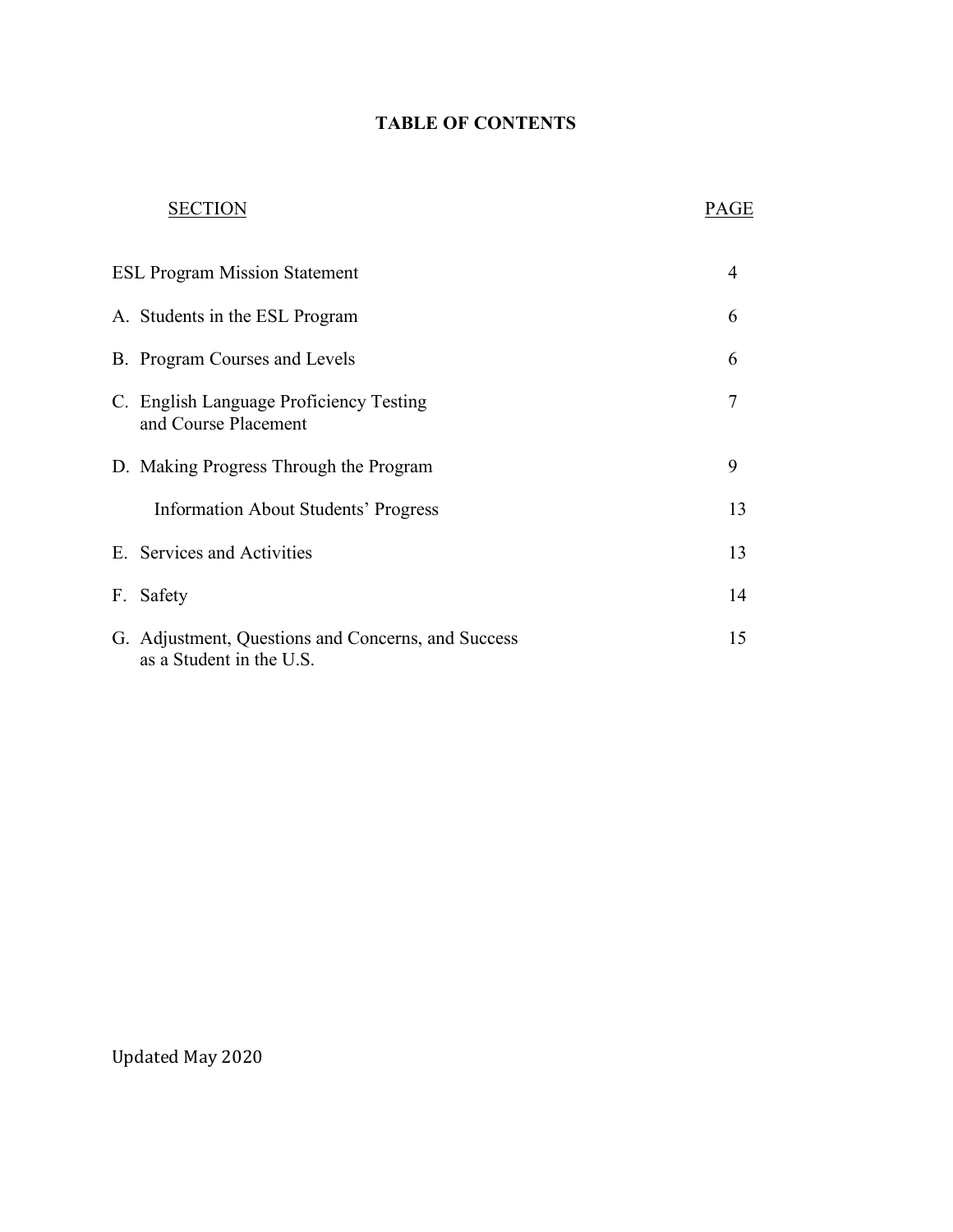#### **ESL PROGRAM MISSION STATEMENT**

The ESL Program serves international students and the Duquesne University community by offering comprehensive English language education and services. We equip students with language skills and cultural understanding necessary to meet their educational and professional goals in an American university setting. We collaborate with University partners, providing English language evaluation, consultation and intercultural exchange to foster a diverse international community.

*As part of the Duquesne University Office of International Programs (OIP), we uphold the University's commitment to intercultural understanding and ecumenism.*

#### **Center for Global Engagement**

**VISION:** Opening minds, hearts and spirits to the world.

**MISSION:** The OIP inspires a spirit of world discovery and intercultural understanding. We act as an advocate and creative focus for rich international programming to support faculty and students.

s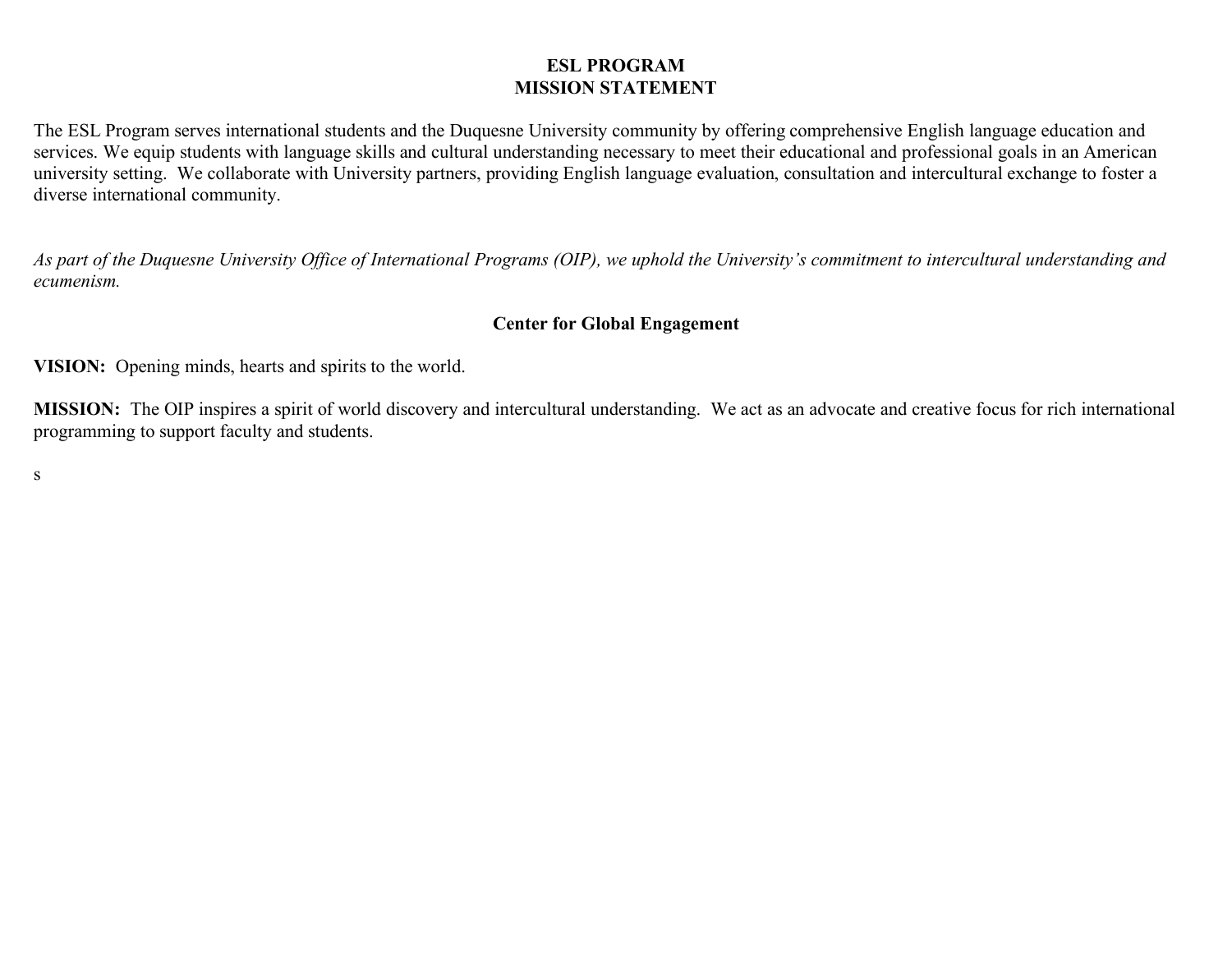#### **DUQUESNE UNIVERSITY ENGLISH AS A SECOND LANGUAGE PROGRAM**

#### **GUIDELINES FOR STUDENTS**

#### **WELCOME TO DUQUESNE UNIVERSITY AND TO THE ESL PROGRAM!**

As you begin classes, you may have some questions about the program. Please read these guidelines carefully because they contain important answers. You are also welcome to make an appointment with ESL Program advisors (esl@duq.edu) who will help you understand the information, if necessary, and you may bring a friend who speaks your language.

#### **A. STUDENTS IN THE ESL PROGRAM**

The ESL Program services three groups of students:

- **1. Non-degree students,** accepted to study only English as a Second Language ("ESL only").
- **2. Undergraduate students,** accepted to the University to study for a bachelor's degree.
- **3. Graduate students,** accepted to study for a master's or a doctoral degree.

The purpose of the ESL Program is to help all students to develop language competence, academic skills, and academic acculturation necessary for successful university studies or continuing professional work.

#### **B. PROGRAM COURSES AND LEVELS**

**1. Programs** – The ESL Program has different programs to meet the needs of all students. *You can see the organization of these courses in the charts at the end of these Guidelines.*

**Intensive English Program** – All students can study English at 5 levels. The ESL Program follows the Duquesne University Schedule.

Students accepted into an undergraduate program may enter the Gateway. Please see the International Admissions website for details. https://www.duq.edu/admissions-and-aid/international/how-to-apply/undergraduate/english-gateway

**Duquesne Gateway** - With undergraduate admission and a TOEFL or IELTS score, students take Intensive ESL courses at three levels, depending on their score. Students take academic courses with ESL and can earn up to 15 credits upon completion the program.

| Gateway 1 | Intermediate | iBT 40-49/IELTS 4.5 | 3 credits |
|-----------|--------------|---------------------|-----------|
| Gateway 2 | Advanced A   | iBT 50-59/IELTS 5.5 | 4 credits |
| Gateway 3 | Advanced B   | iBT 60-69/IELTS 5.5 | 8 credits |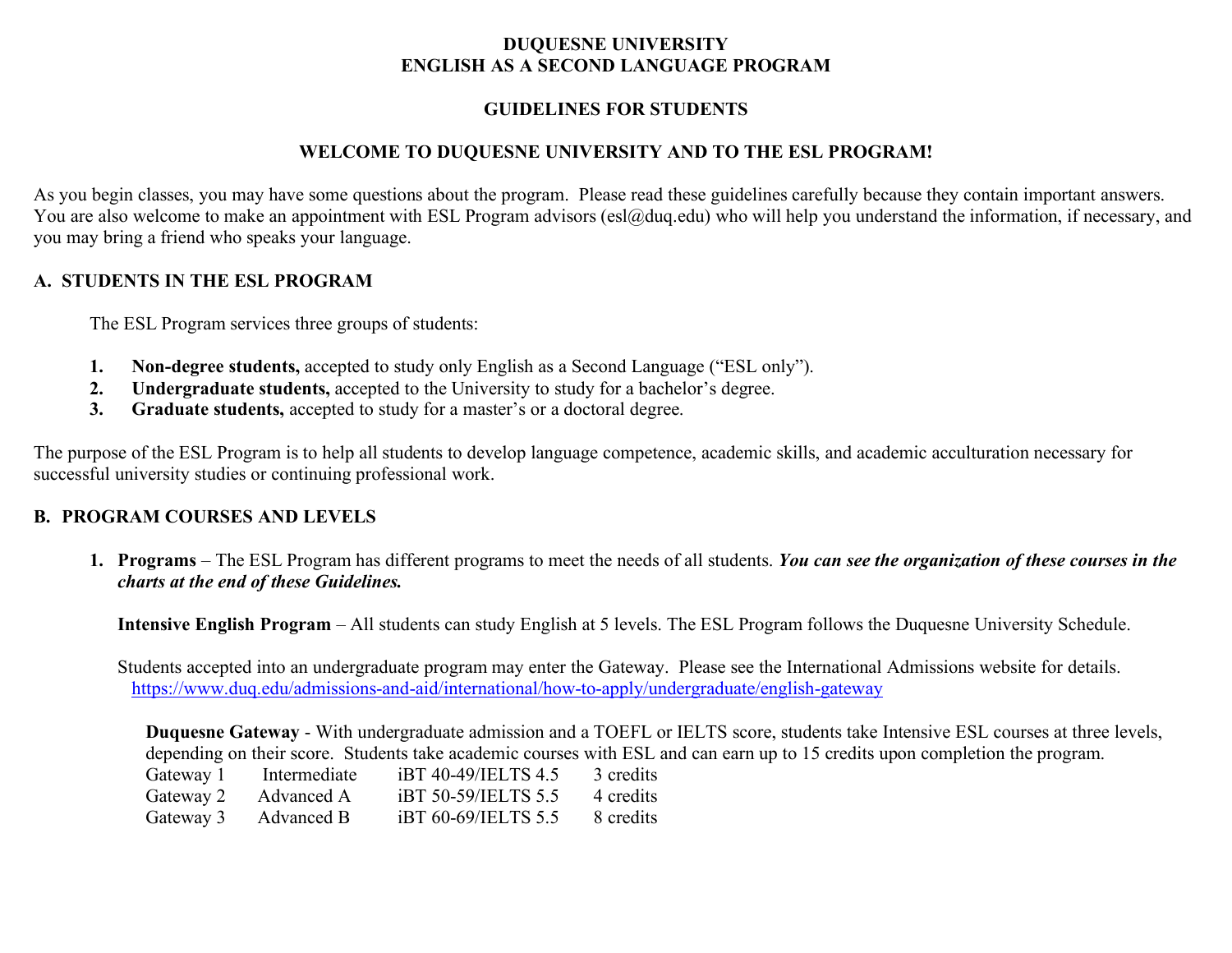- **Freshman Writing –** Undergraduate students begin their academic programs at Duquesne with these three required, for-credit courses when they complete all required Intensive Program courses or when they are admitted with a score of 70 (iBT), 6.0 (IELTS), or Duolingo Test of English (DET) 95.
- **Pathway Program –** With conditional admission to a graduate program and a TOEFL, IELTS, or DET score, students take up to three levels of English courses, depending on their score and the graduate program's requirement. Please see the International Admissions website for details.

https://www.duq.edu/admissions-and-aid/international/how-to-apply/graduate

| Pathway Option 1 3 semesters: | Advanced B (Semester 1); ESL CAP + Academic courses |
|-------------------------------|-----------------------------------------------------|
| Pathway Option 2 2 semesters: | ESL CAP courses + Academic courses                  |

- **2.** The courses in the **Intensive English Program** are Grammar/Language in Context, Writing, Reading, Speaking/Listening, and Notetaking/Discussion. These courses are offered at levels Basic A, Basic B, Intermediate, Advanced A, and Advanced B (through CEFR level B1.2/B2.1 and iBT 70 or equivalent).
- **3. Freshman Writing courses:** Three courses for undergraduate students, taken for academic credit UCOR100E, UCOR 101E, and UCOR 102E. These credit-bearing courses are required for ALL undergraduate degree students at Duquesne University, both U.S. and international students. The ESL sections of these courses (UCOR 101E, UCOR 102E, and UCOR 100E) are for non-native speakers of English only.
- **4. Pathway Program- Comprehensive Academic Preparation (CAP):** Two levels of courses for graduate students who have full or conditional admission**. CAP Level 1** consists of five integrated classes with an optional TOEFL Preparation class. **CAP Level 2** consists of Graduate Research Paper, Graduate Academic Discourse and ITA Seminar. These are taken independently depending on test scores and the requirements of the student's academic program. CAP courses address the needs of graduate students with proficiency from levels CEFR B2.2 or iBT 70 through CEFR C1 or iBT 90.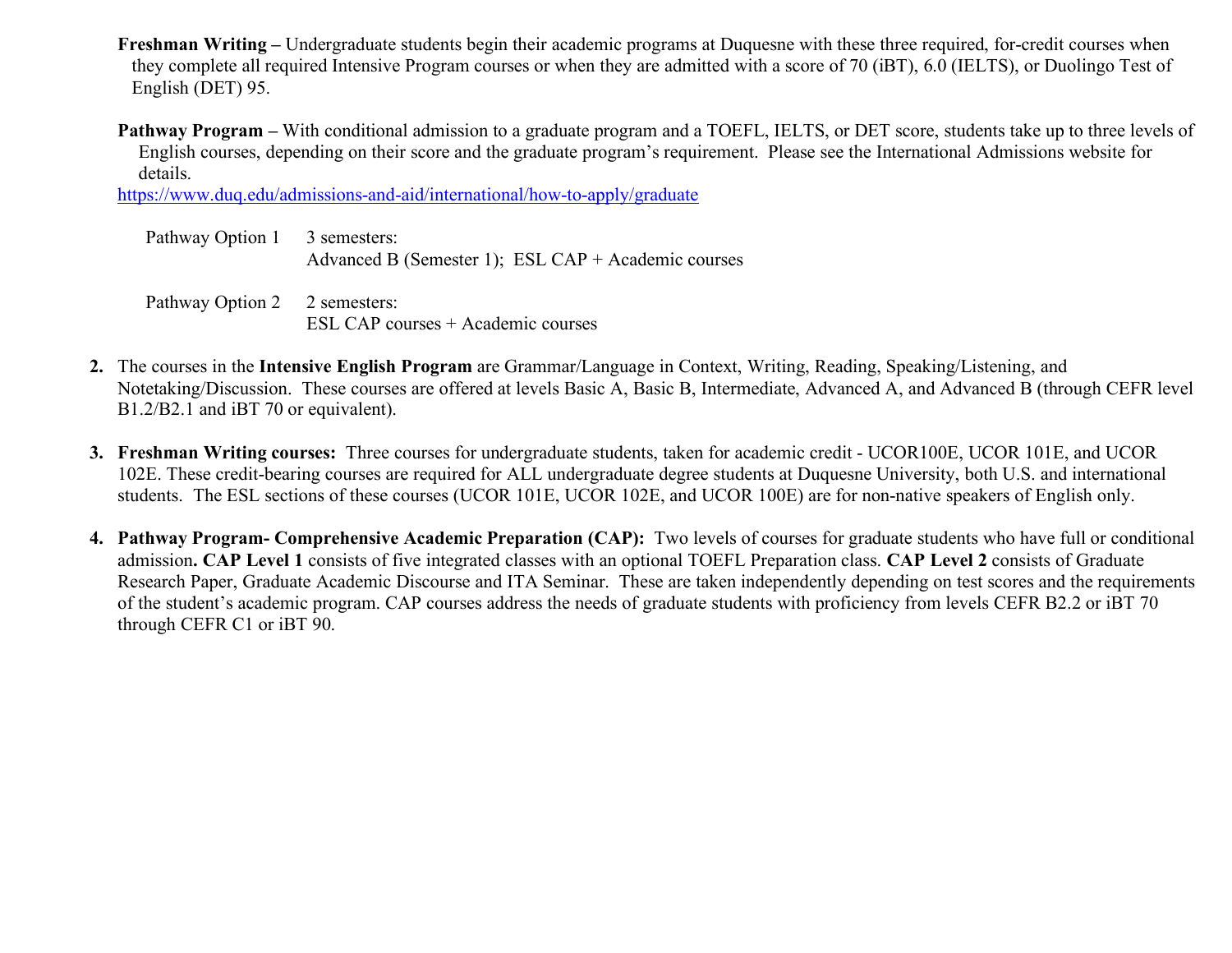#### **C. ENGLISH LANGUAGE PROFICIENCY TESTING AND COURSE PLACEMENT**

#### **1. New Students and Continuing Students**

Your placement into a course and level depends on whether you are a **new** or **continuing (returning)** student.

New students enter the different program levels according to their TOEFL/IELTS/DET score or placement test results upon arrival. Undergraduate students with submitted scores enter a level according to the Gateway (see Section B1 above). Students *who do not* submit a score before arrival are placed into a level based on in-house placement tests upon arrival:

- **ESL Writing Placement Test** (45-50 minutes) required for **all new students without a submitted score or waiver for TOEFL, IELTS, or DET**.
- **English Placement Test** (1-2 hours) Accuplacer is a computer-based test for Listening, Grammar, Vocabulary and Reading, required for **all new students without a submitted score or waiver for TOEFL, IELTS, or DET**.
- **SPEAK Test** (Test of Spoken English 30 minutes) required for **all new graduate students with teaching assistantships from their department.**

Continuing students move into different program levels by passing their courses with a final grade of C (73%) at the previous level and by taking Program Tests required by the ESL Program towards the end of each semester. These include the Program Writing Test, the SPEAK Test (for Pathway students) and the Institutional TOEFL (ITP).

Continuing students who are accepted to an academic program may join the Gateway by submitting an TOEFL, IELTS, or DET score at the appropriate level. Gateway students then may register for courses according to program guidelines (see the Gateway webpage at https://www.duq.edu/admissions-and-aid/international/how-to-apply/undergraduate/english-gateway). Passing grades or C (73%) or higher in all ESL courses are required for entry into the Gateway Program, for progress through the Gateway levels, and for clearance into the academic degree program.

#### **2. Undergraduate, Graduate, and Non-Degree ("ESL only") Students**

Your placement into some program courses also depends on whether you are an undergraduate, graduate, or non-degree ("ESL only") student.

Grammar, Reading, Writing, Speaking/Listening, and Notetaking & Discussion/Academic Discourse from Basic A to Advanced B are required to complete the ESL Program.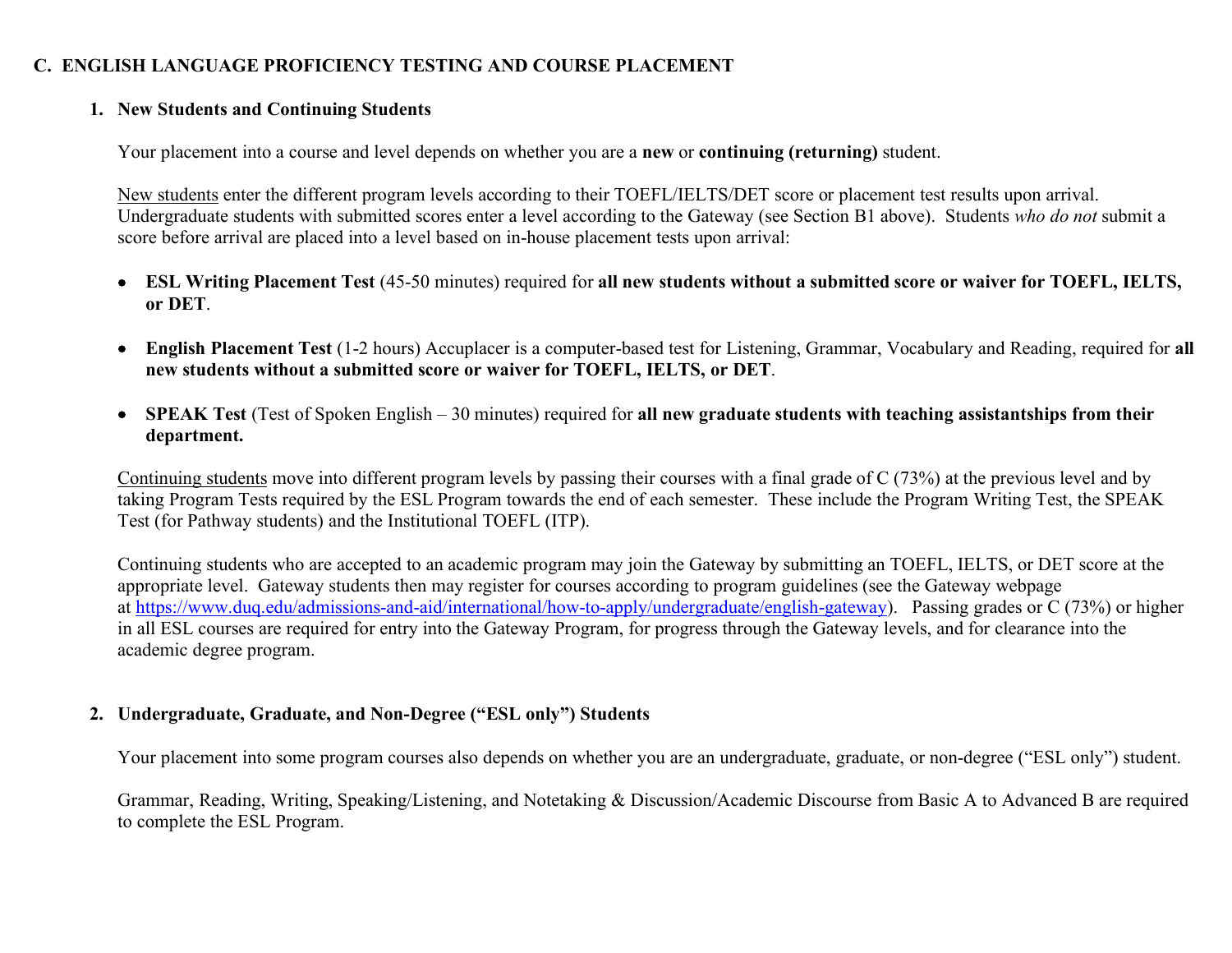UCOR 101E (Thinking and Writing Across Curriculum), and UCOR 102E (Imaginative Literature and Critical Writing), and UCOR 100E (Library Research Skills) are for **undergraduates** who successfully complete a writing course at the Advanced B level (Term Paper) or who are accepted into an academic program at Duquesne with a TOEFL score of 70 or the equivalent.

The **Pathway Program** (Comprehensive Academic Preparation) courses are for graduate students with conditional admission and other students who can benefit from additional instruction after completing IEP courses.

Graduate Teaching Assistants take additional placement tests to determine eligibility for the Certificate of English Fluency for teaching and may be placed into ESL courses. The testing process for International Teaching Assistants is required under Pennsylvania state law and Duquesne University guidelines.

#### **3. Changing a Placement – Adding or Dropping Courses**

#### **a. Required Approval of ESL Program Advisors – ESL Only Students**

While students are enrolled in all ESL courses, they will meet regularly with an ESL advisor. Advising appointments are made at the midterm and the end of the semester to discuss progress and plans.

#### **b. Required Approval of ESL Program Advisors – Degree-seeking students**

When transitioning to academic courses, all degree-seeking students in the ESL Program have two advisors: an ESL Program advisor and a degree program (or academic major) advisor. **No ESL class, including UCOR 101E, UCOR 102E, and UCOR 100E can be changed without the approval of the ESL Program advisor.** Please bring questions about ESL placement to your ESL Program advisor.

#### **c. Student and Exchange Visitor Information System (SEVIS) Requirements**

For both degree-seeking students and non-degree ESL-only students, Duquesne University must comply with all immigration requirements for maintaining status as full-time students. For degree program students, SEVIS allows ESL courses to be counted in the number of fulltime courses they are taking. Degree-seeking and non-degree ESL-only students are required to pass all ESL courses assigned by their ESL advisors as necessary for maintaining full-time student status. An ESL only student is required to take a minimum of five full courses each term to maintain this status. Exceptions may be made in some circumstances.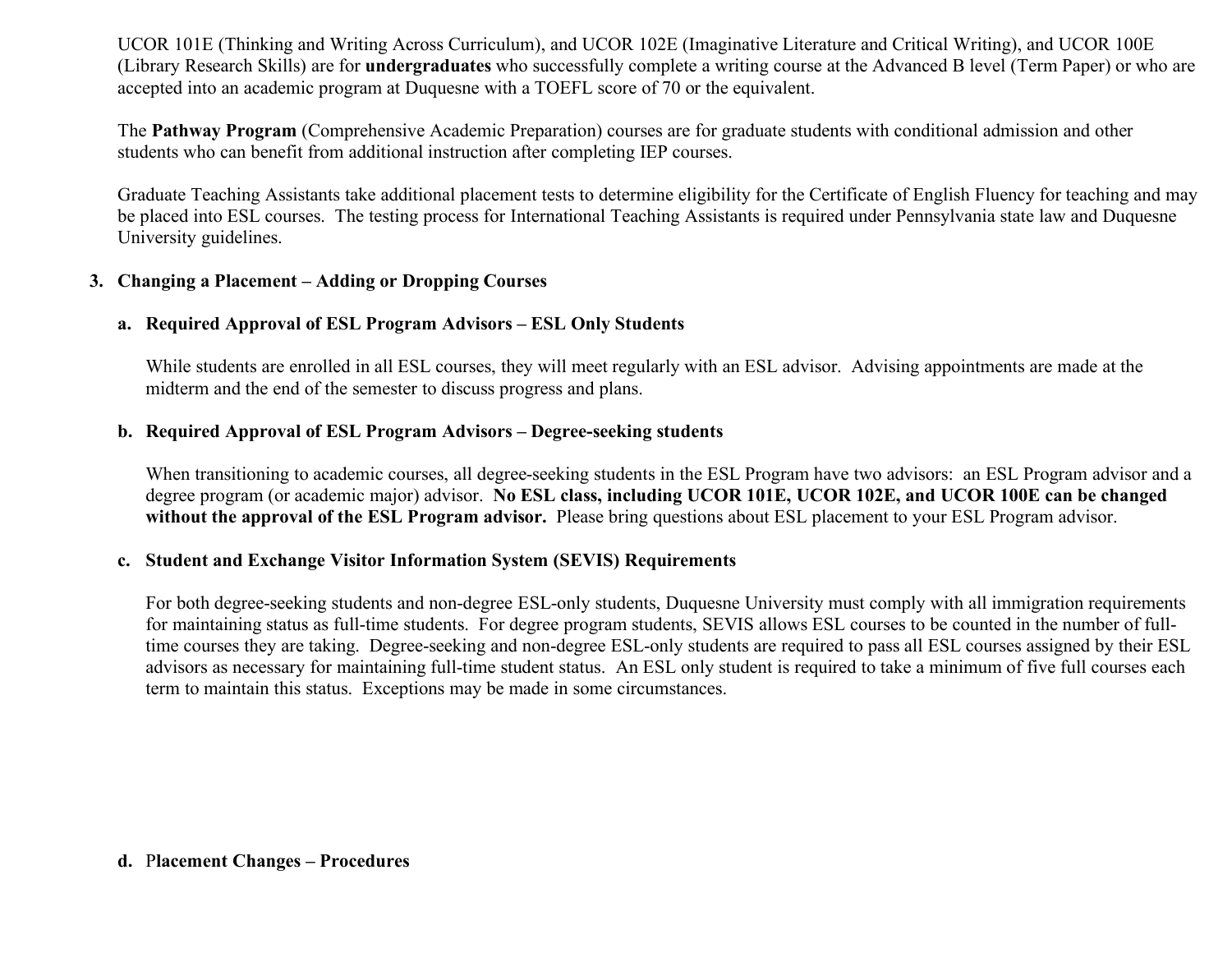Recommendations for any changes in ESL classes come from the ESL class instructor and are based on work done in class. If the ESL instructor observes during the first two weeks of class that a student's level should be changed, the instructor may recommend to ESL advisors that the student move to the next level. Students who miss classes for the first two weeks will not be eligible for such changes. In summer sessions, the period is one week.

NOTE: Sometimes the work at the beginning of the class may seem somewhat "easy" for you as a new student, but this is not a reason to ask for a change to a higher level. Most ESL courses start out with introductory work or review. Future requirements in the course may be far more difficult.

#### **e. Time Period, Procedures, and Refund Policy for Adding or Dropping Courses**

**Time Period:** Duquesne University permits adding and dropping academic degree program courses according to the dates published in the online Academic Calendar. See your academic major advisor if you wish to change a class (other than ESL) during the add/drop period. After the period of time allowed for changes in ESL classes (see "Procedures" below), **ESL classes may normally be dropped only if you take a complete withdrawal from the University.**

**Refund Policy:** Since the ESL Program uses a flat-rate fee for each class, there are *no refunds (partial or complete) for courses dropped after the add/drop period.* Fees for ESL courses are adjusted in accordance with annual Duquesne University tuition policies.

#### **f. Returns After a Transfer**

ESL students who transfer temporarily to another institution (for example CCAC or Point Park University) but return to Duquesne are retested when they return and are then required to take any appropriate ESL courses at Duquesne.

#### **D. MAKING PROGRESS THROUGH THE PROGRAM**

The ESL Program is designed so that the more ESL courses are completed, the more classes in the student's academic major can be added. Degree-seeking students are required to complete the Advanced A ESL level and demonstrate progress towards the target exit test scores before being considered for clearance for their first course other than ESL. Students taking ESL are normally permitted to enroll for **up to** five undergraduate or three graduate courses **total, including all required ESL courses.** For students who receive failing grades in ESL courses in the previous semester, or who have low program exit test (Program Writing Test or TOEFL) scores, the number of non-ESL courses is reduced.

The ESL Program is also designed to permit students to move through the program as quickly as possible. For example, students may be placed at different levels for different courses.

UCOR courses for academic students (including UCOR 101E, UCOR 102E, and UCOR 100E) are completed in consecutive semesters.

#### **1. Expectations of All Students**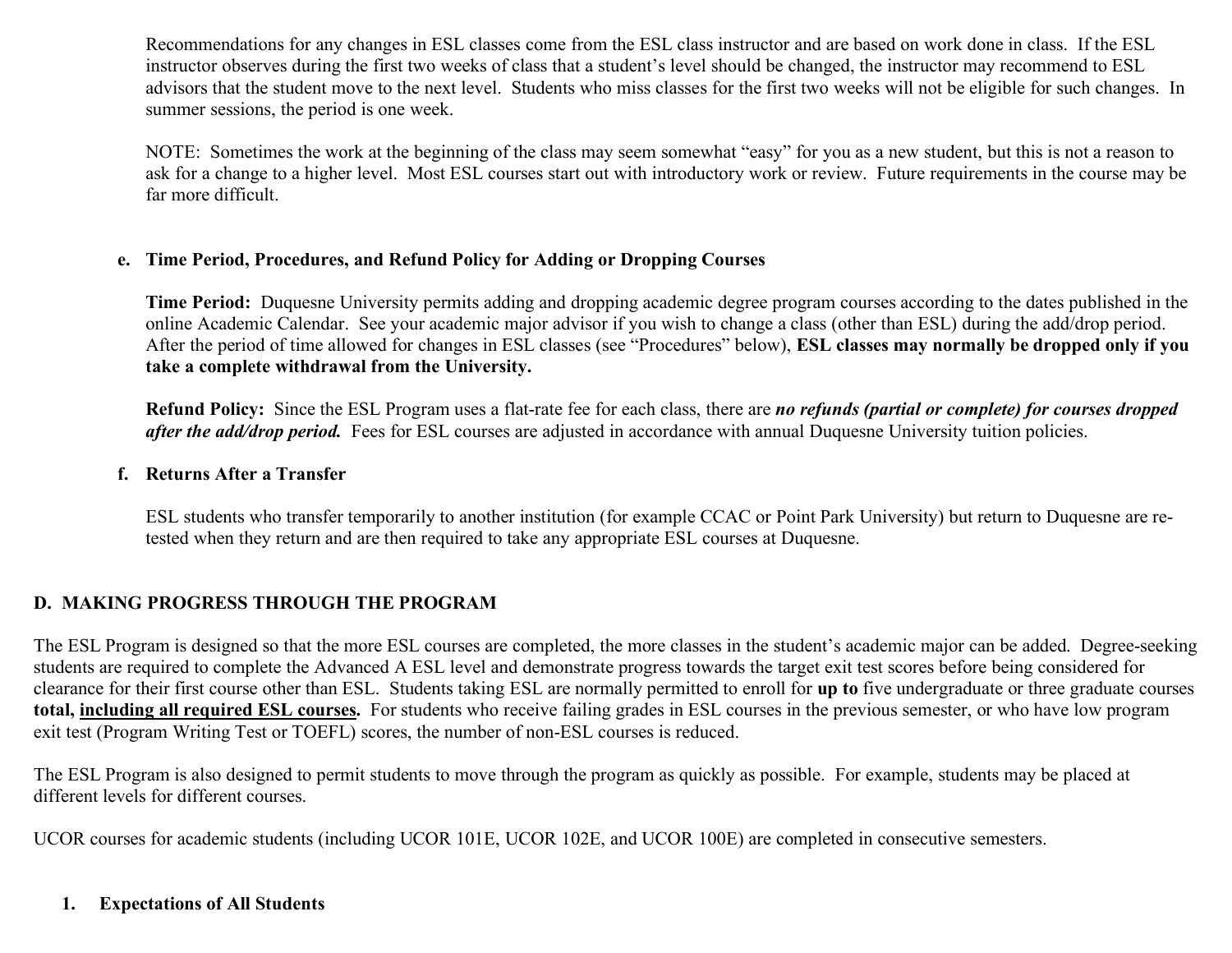Syllabus – Each instructor will give you a *syllabus* at the beginning of the course. A syllabus is a written outline of the course. It includes information about the Learning Outcomes and Objectives of the course, and the way that the instructor will calculate your grade. It also describes the materials, procedures, and activities that the instructor and students will use. *The syllabus is the most important document you will receive in your class, because it informs you about what to expect from the course, and what the instructor expects from you. Read each one carefully and do not lose it.*

Attendance – Attending classes, participating in all activities during class, and being on time are all essential for successfully learning English. Students who participate in activities in English outside of class will make greater gains than those who do not.

#### **ESL Class Attendance Policy**

**Attendance is required in all ESL classes, and no absences will be excused.**

**If a student is absent for more than 10% of the class meetings, it will be reported to the Duquesne University advisor, the academic program, the student's sponsor, and the University Immigration Specialist.**

- **a. Monday, Wednesday, and Friday classes: 10% = more than 4 absences**
- **b. Tuesday and Thursday classes: 10% = more than 3 absences**

**If a student misses a test, homework assignment or other class work because of an absence, the instructor may give a grade of F or 0 (zero).**

**Students are required to be in class on time. Students who are more than five minutes late will be marked late. Four late arrivals will be counted as one absence.**

Completing Assigned Work on Time – completion of homework and in-class assignments on time is an important part of learning. If you do not understand an assignment, ask your instructor before you leave the classroom. Class tests, quizzes, mid-term and final exams are a required and important part of the course and of your grade.

Participating in Class – participating means arriving in class on time with your homework completed, asking and answering questions about your lessons, paying attention to the instructor, and working well with fellow students.

Working with Your Instructors – your ESL course instructors are experienced in helping students learn English and adjust to academic life. They want you to succeed. **However, it is your responsibility to let them know when you need help.** If you have any problem or question about the course, asking your instructor for help is the first step. See your instructor during weekly office hours if you have questions or concerns relating to the class. You are welcome to ask the ESL Advisor, ESL Associate Director and Director for assistance, but you need to speak to your instructor **first**.

# **2. Examination Requirements: Benchmark/Exit Tests**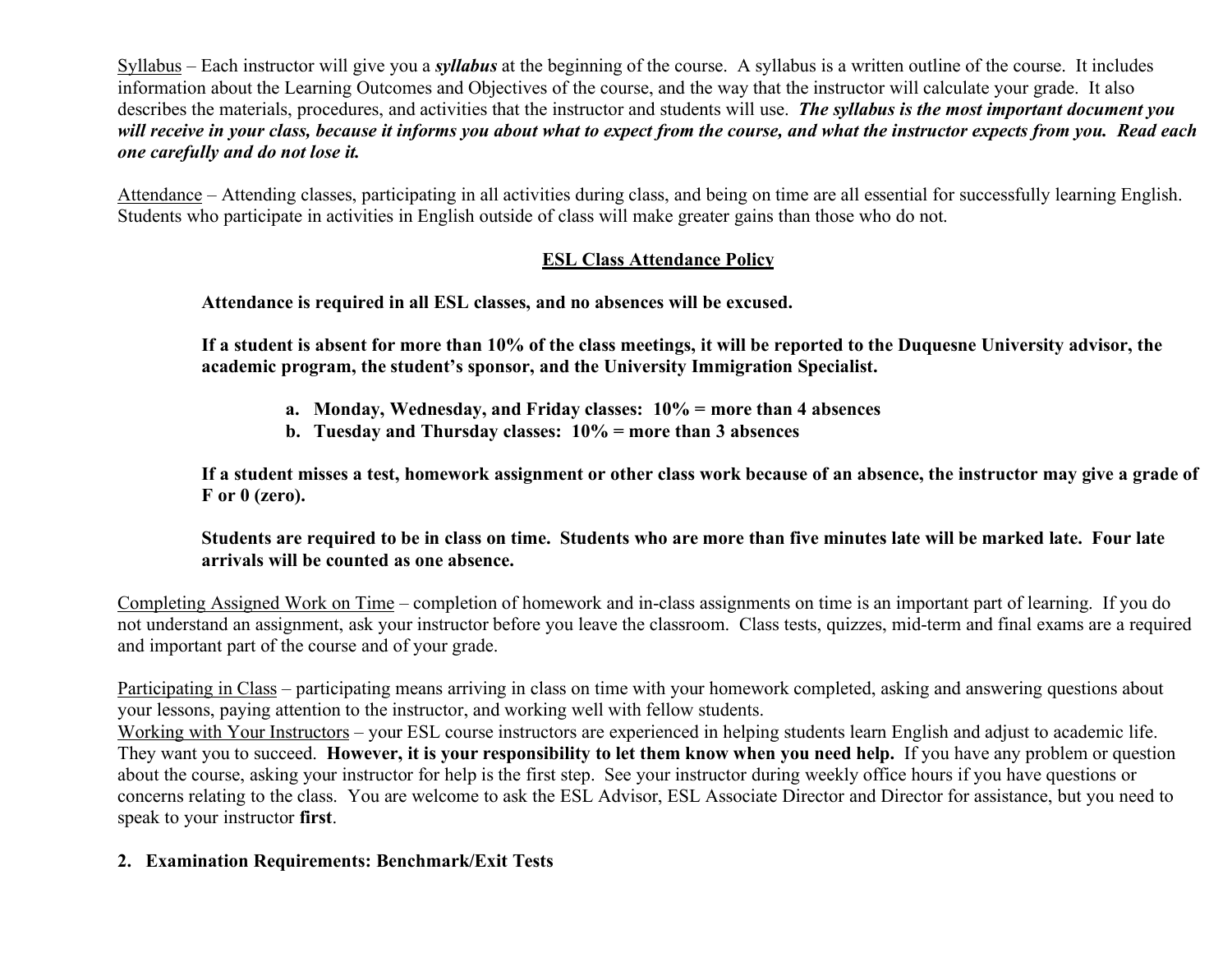Scores on these tests do not replace successful course performance and final grades used for promotion. The benchmark/exit examinations include Program Writing Tests and the Institutional TOEFL (IPT), or Accuplacer. Students in the ITA Seminar, students with conditional admission into graduate programs, and students in Health Sciences entering the clinical phase of their program must also take the SPEAK test.

- Program Writing Test all ESL students are required to take these tests EXCEPT students taking UCOR 101E, UCOR 102E, and UCOR 100E, who are exempted unless specifically required by the ESL Advisor or Director to take them.
- TOEFL regular submission of IPT or Accuplacer scores is required for undergraduate and graduate degree students as part of the ESL Program exit requirements.

If a student has been accepted and placed into the ESL Program without the required minimum score for Duquesne University admission, the submission of an IPT or other benchmark score becomes a University requirement each term until the score of 525 on the ITP (iBT 70) or equivalent has been obtained.

Graduate students with conditional admission (Pathway students) must pass all required ESL Program courses with a final grade of B- or higher to demonstrate success in English sufficient for full admission to their graduate program.

Students transitioning to academic courses (Advanced ESL and UCOR) who miss the IPT or Accuplacer administered by the ESL Program must register for the iBT, IELTS, or DET on their own immediately. An updated score or evidence of registration of the is required for course registration.

Undergraduate students should submit TOEFL score of 70 iBT, IELTS 6.0, or DET 95 to begin full-time academic coursework. If they have not reached this score, they may take some academic courses, depending on their successful completion of ESL courses and significant progress made toward the target score. Students earning less than satisfactory grades and/or with low scores may be very limited in the number of academic courses they are permitted to take per term.

#### **3. Repeating a Course**

**Students must earn a grade of C (73%) to be promoted to the next level in the ESL Program. Graduate students taking CAP 1 or Cap 2 levels (including the Pathway Program) must earn a grade of B- or above to be promoted to the next level.**

Duquesne University does not recognize C- as a final course grade. The passing grade of C must be earned at the 73% level for the Midterm or Final course grade for all courses in the ESL Program.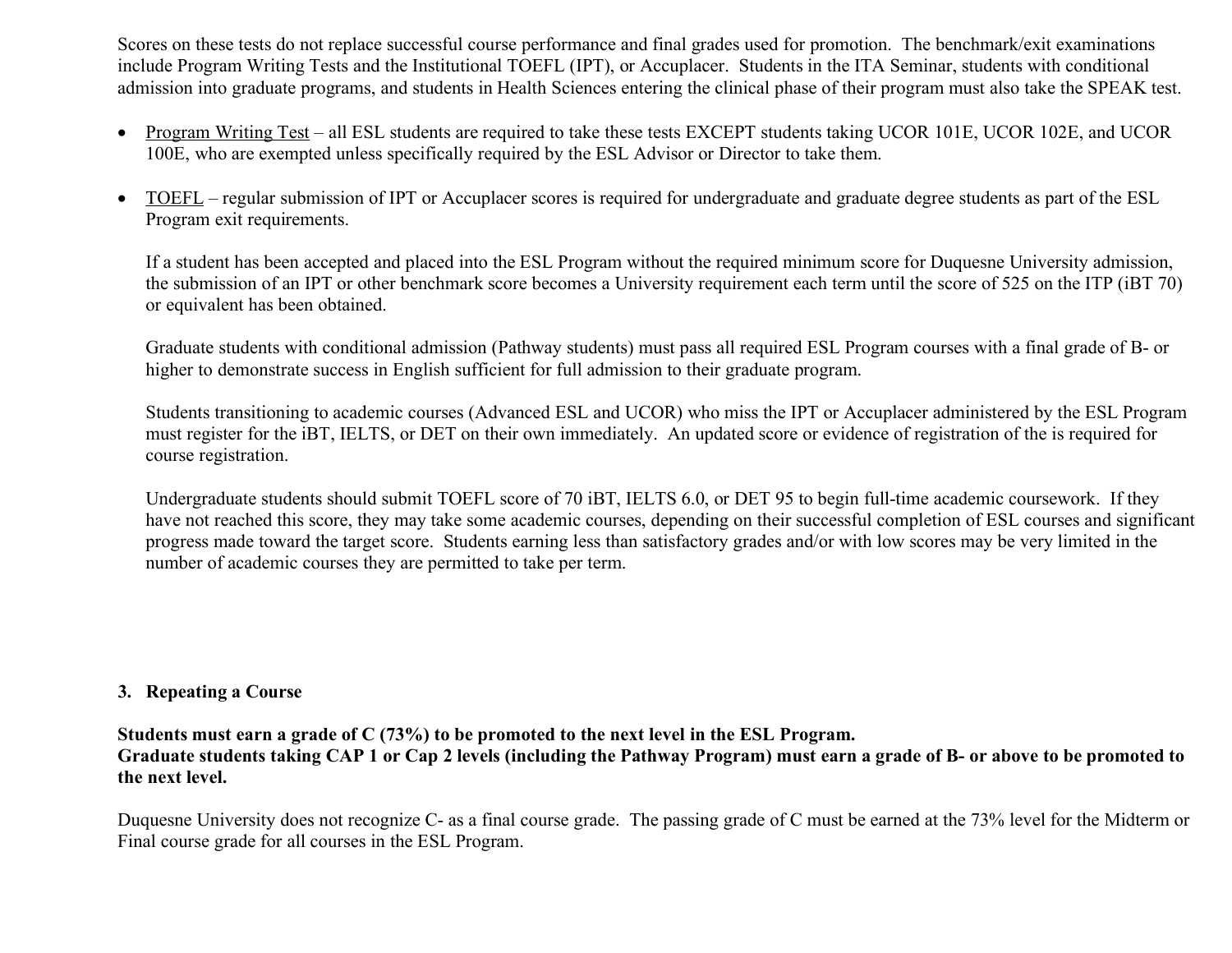All students who receive a grade of "D" or "F" in the ESL course, including UCOR 101E, UCOR 102E, or UCOR 100E (or a grade lower than B- in CAP courses) are required to repeat that course for a higher grade during the next academic term, regardless of grades received in non-ESL courses. The number of credits in the academic major will also be reduced while the course is being repeated, in order for the student to have additional time to focus on the skills that need improvement.

**NOTE**: It is the student's responsibility to ask the instructor for help if they are having problems in the course. A student who is not doing well must make very serious and consistent efforts to improve his or her work.

#### **1. Probation**

In the Duquesne ESL Program, academic status is either normal academic progress (succeeding) or on probation (experiencing difficulty and failing). ESL students who receive a midterm grade or final grade of D or F are placed on probation. They have four chances, during two semesters, to pass all their courses. If they pass all their ESL courses at any half term (midterm or final), they are taken off probation.



#### **Levels of Probation in the Duquesne University ESL Program**

Academic Warning: Students who receive midterm or final grades of D or F will be placed on Academic Warning. All course grades need to be C (73%) or above in the following grading period.

Academic Probation: Students on Academic Warning who receive midterm or final grades of D or F will be placed on Academic Probation. All course grades need to be C (73%) or above in the following grade period. Students also must register for a special university seminar to help them learn to succeed in their courses.

Final Probation: Students on Academic Probation who receive midterm or final grades of D or F will be placed on Final Probation. All course grades need to be C (73%) or above in the following grade period. These students are required to meet with the ESL Program Director for additional support.

Dismissal Notification: Students on Final Probation who receive final grades of D or F will be dismissed from the ESL Program by the ESL Program Director. Students enrolled in academic programs will be recommended for dismissal review by the school in which they are enrolled. If the school issues a notice of dismissal from Duquesne University, the student will not be permitted to enroll for the semester indicated in the notification.

#### **4. Skipping a Course Level**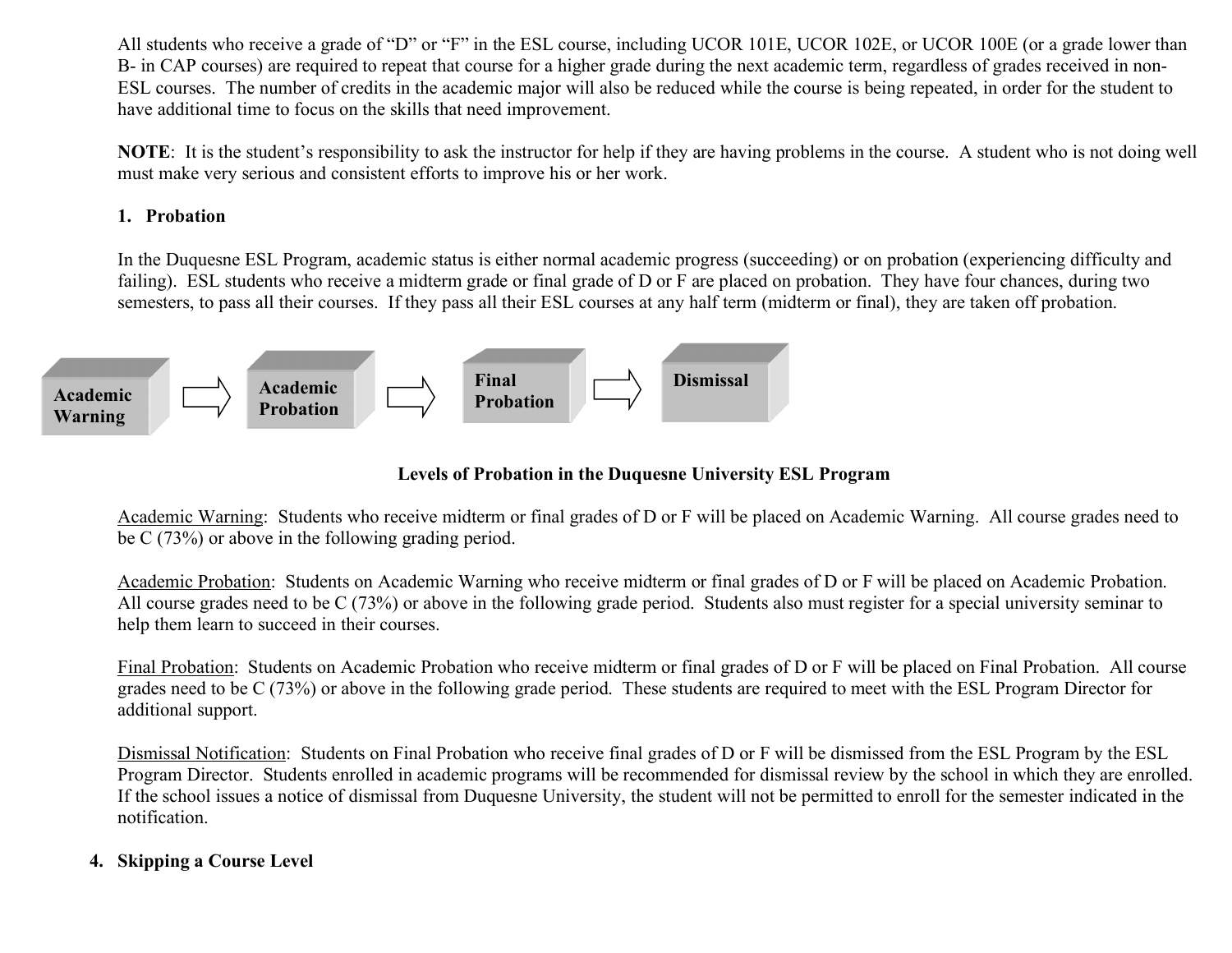After completing an ESL semester, students who have improved their English language skills exceptionally4. quickly may be able to pass over the next class level in those skills. Such exceptional placement is based upon course grade, instructors' recommendations, and program benchmark test results.

**NOTE**: A grade of A at any level does not by itself qualify a student to skip the next level. Rather, the A grade indicates excellent work done at this level and readiness to progress to the next level where more complicated language structures will be taught. (This is similar to completing Math I with an A and going on to Math II.)

### **1. INFORMATION ABOUT STUDENTS' PROGRESS**

Both Duquesne University and the ESL Program provide many opportunities to obtain information about your academic progress. Below is a list of types of information available.

- 1. Course Grades (midterm and final) The midterm grade is given in the middle of the semester and can change (up or down) depending on your progress during the second part of the semester. The final grade is given at the end. Instructors will meet with each student at midterm and again at the end of the semester to review these grades, discuss progress, and distribute the Course Grade Report. Attendance at grade conferences is required.
- 2. Program Grade Report You will receive a comprehensive grade report for all your ESL courses at the end of the semester. These forms include comments from your instructors and scores for your program benchmark tests. The report is available at your meeting with the ESL advisor or in the main ESL Program office (College Hall 435).
- 3. Transcripts The final grade is entered on the student's official record of all courses taken at the University. This record is called a transcript. At the end of each term, you may obtain a copy of your transcript or request that the Registrar's Office send an official copy of your transcript to another institution. Use your DORI account to make these requests. **Click on Self-Service Banner > Student Information > Student Records.** Look for links to **View Academic Transcript, Enrollment Verification, or Final Grades**.
- 4. Certificate of Completion Students who complete a program level with grades of C or higher may request a certificate of level completion from the ESL office. Part-time Advanced ESL students must complete at least 3 courses in a level to receive the certificate. Students who need letters stating some additional information about their work at Duquesne University may also request such letters from the ESL office.
- 5. Academic Credits for ESL Course Levels Degree-seeking undergraduates earn two academic credits upon the completion of three ESL Program levels (Intermediate, Advanced A and Advanced B). Part-time ESL students must complete at least 3 courses in a level to receive the credits.
- 6. Results of Tests The ESL advisors provide new students with results of placement tests at the time of registration. Results of the program benchmark tests are given to students in class or at final registration meetings with the ESL advisors.

# **E. SERVICES AND ACTIVITIES**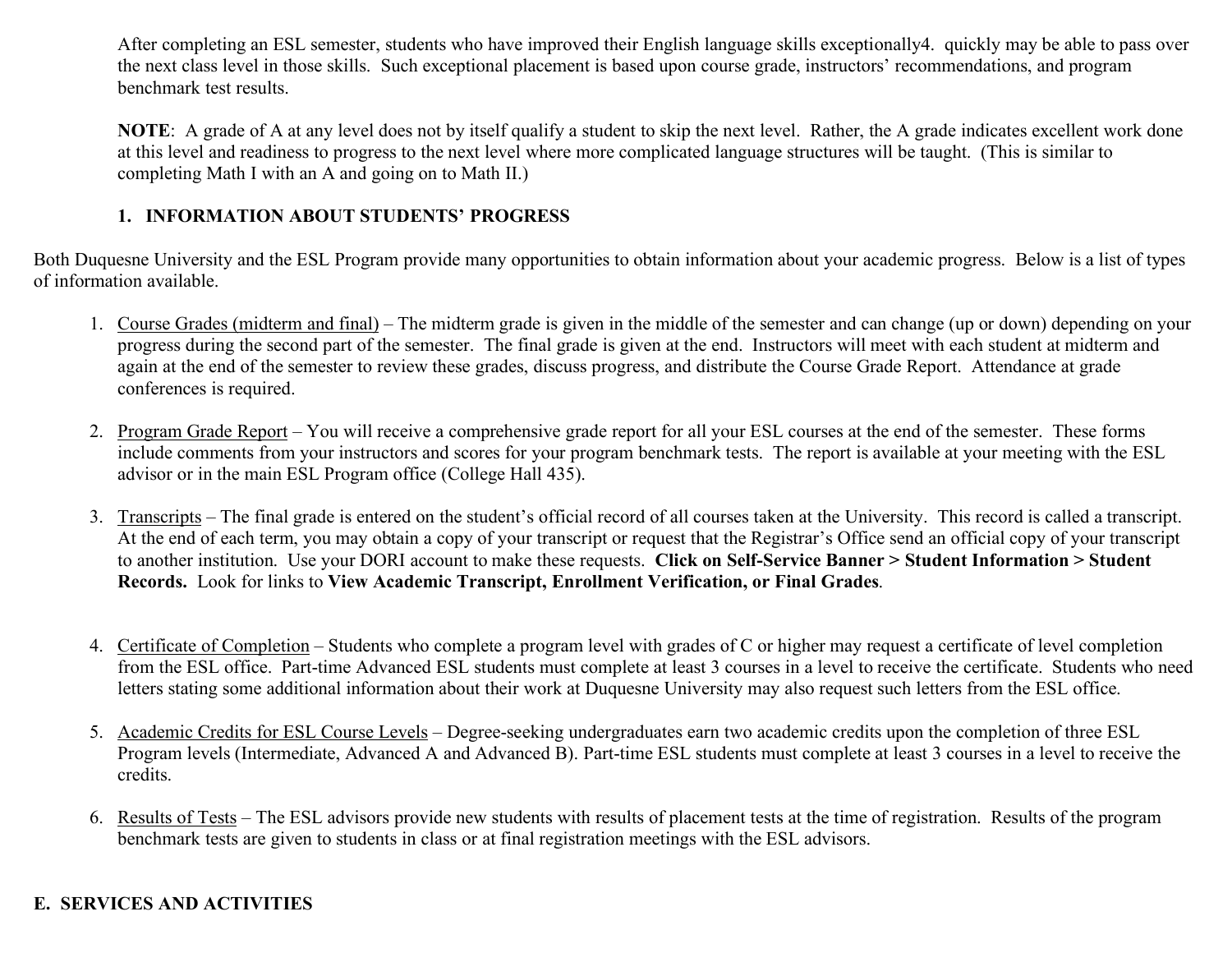Students who participate in activities after class and who use academic services learn English faster than other students. All ESL students are strongly encouraged to take advantage of the opportunities for help that the ESL Program offers. These are free of charge for all ESL students.

1. Tutoring –If you are taking ESL courses (Intensive English Basic through Advanced levels and Freshman Writing courses) we have tutors who can help you. The ESL Program has trained tutors who can help you understand and improve your English skills. Many excellent students have worked with ESL tutors. These students developed their language skills, and they felt more confident in using English.

ESL Program tutoring is **free.** You can make a tutoring appointment once a week. Students make a tutoring appointment online at **duqesltutoring.appointy.com**.

- 2. Resource Center Located in Room 423, College Hall. The Resource Center offers facilities for listening and note-taking assignments and practicing listening and reading skills. Hours vary, so students should check the schedule posted on the door of the Resource Center. Students can use the Center to prepare class assignments, practice their typing and computer skills, listen to class materials, and work on independent practice or projects. Books, CDs, DVDs, and other materials are available for students to use.
- 3. Conversation Hours This is an informal gathering of ESL students for the opportunity to practice speaking English, meet some U.S. students, and learn more about American culture. **NOTE: Spoken English practice is also offered by appointment at the Learning Skills Center in the Administration Building.**
- 4. Field Study Each semester, the ESL Program offers a field study trip that is coordinated with the curriculum in Speaking/Listening courses at a minimal cost.
- 5. End-of-Semester Party All ESL students are invited to the end-of-semester party to celebrate the successful completion of the semester.

#### F. **SAFETY**

All students should know how to stay safe and what to do if there is a concern.

1. The campus emergency number for any police, fire, or medical emergency is:

# **412-396-2677 (COPS)**

- 2. Students should sign up to **receive emergency calls and texts** by choosing this option when signing up for a MULTIPASS account. You can also get information about closings or delays because of bad weather on the home page of the University. (www.duq.edu) or by calling 412- 396-1700.
- 3. **Do not leave bags, books, or other valuables unattended** anywhere on campus.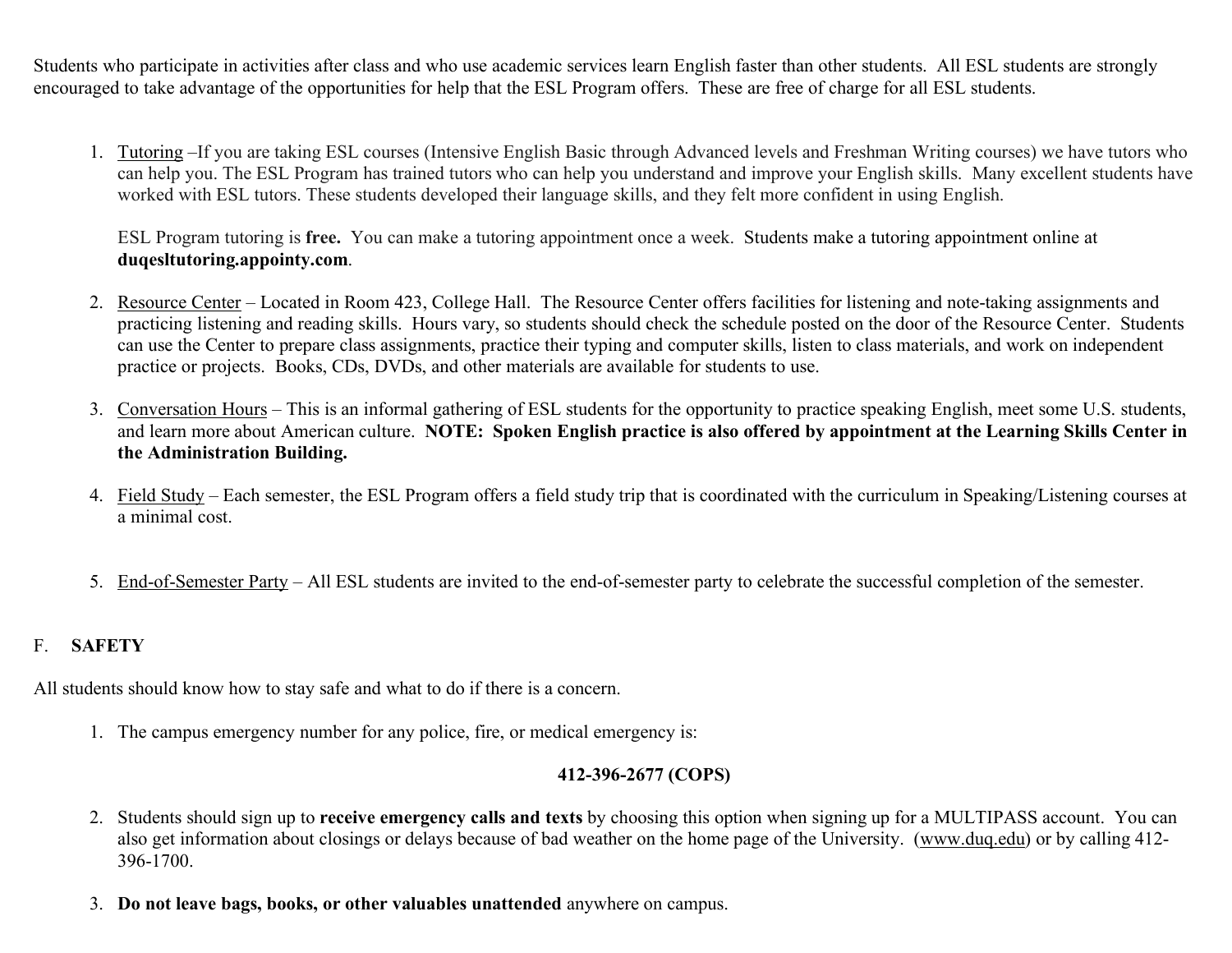4. **Harassment or threats by other students, in person or online, must be reported** to the Office of International Programs **immediately**. If the threat is in written form, record the date and make a copy. If you do not feel safe in class for any reason, speak to your instructor **immediately**, or see any of the program administrators in the ESL Program or the Office of International Programs.

### **G. ADJUSTMENT, QUESTIONS AND CONCERNS, AND SUCCESS AS A STUDENT IN THE U.S.**

#### **1. Adjustment**

Adjusting to life in the United States is not easy. ESL Program students often have questions or concerns about campus life, classes, and academic support services. It is important to get answers to your questions and find help solving problems in order to be a successful student.

**The Center for Global Engagement (DUQGlobal) helps students understand campus life, all kinds of cultural adjustments, and immigration regulations.** Students receive important information at the DUQGlobal's New International Student Orientation. The OIP also sponsors activities and connects students with groups such as the International Student Organization and the International Student Ambassadors to help ease all international students' transition to life at Duquesne University.

**The ESL Program assists students with the academic experience.** ESL students learn about academic culture in the U.S. and experience it directly in classes, in the New ESL Student Orientation, the Field Study, Conversation Hours, and ESL Tutoring.

# **2. Questions and Concerns**

*ESL Program Instructors* **can help with problems in classes.** Students should talk directly with the instructor if there is a problem with class activities, textbooks, homework, tests, or the behavior of the other students in the class. In the U.S., it is normal and respectful to speak to professors about their course. Instructors are available during Office Hours, before or after class, and at other times by appointment. Students can talk to the instructor about anything in the class they do not understand or anything they are having a problem with. They also have opportunities to express opinions about the class in the Quarterly Class Feedback Survey and the ESL Instructor Evaluation Survey. If an instructor cannot help with a problem in class, then students may make an appointment with ESL and DUQGlobal's staff or advisors for help.

# *Advisors and staff* **in the ESL Program (435 College Hall) and Center for Global Engagement (601 Union) can help you with problems.**

*ESL Program Advisors* can help with questions or problems about a class or about the ESL Program. If the problem is about a class, students should talk to the instructor first. ESL Program Advisors can assist in areas such as:

- placement and promotion to the next level
- registration and class schedules
- ESL Program events and services tutors, Field Study, Resource Center, Conversation Hour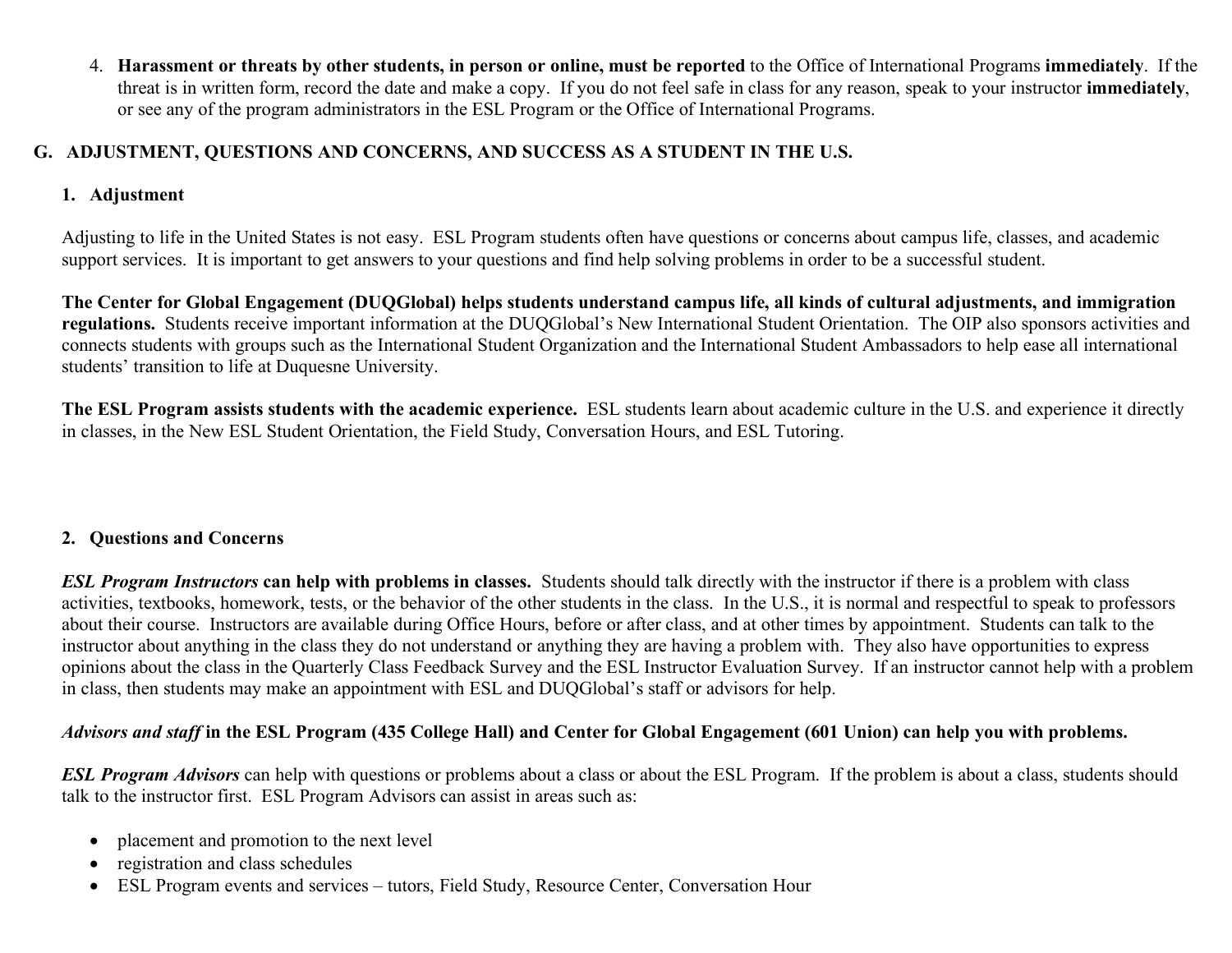- communicating with your instructors
- other students' behavior
- classroom space and facilities
- textbooks and course materials

The ESL advisors help students with individual problems they have in a class, but *students should talk about these problems first with the instructor.*

*Center for Global Engagement Advisors* are available to answer questions or address concerns about campus life, adjustment to life in the U.S. and immigration status, as the International Student Handbook explains. Any of the International Advisors in the Global Office (601 Union) can assist with:

- getting started at Duquesne University
- living in the residence halls
- adjusting to Pittsburgh and life in the U.S.
- health care
- staying safe
- transportation
- joining student organizations
- academic departments and majors
- admission to a Duquesne University academic program

If necessary, the DUQGlobal's advisors will help students to identify and interact with the relevant campus department.

# **3. Complaints and Appeals**

If the student still has a problem in the ESL Program after meeting with their instructor, they should meet with an ESL Advisor. If the problem is still not resolved, the next step is a meeting with the ESL Program Director. The Director discusses the problem with the student, records the information using a Formal Complaint Form and investigates the problem.

Problems with ESL Program courses, faculty, facilities, and activities are addressed by the ESL Program Director in consultation with program staff and faculty. The Director makes a decision, records it on the Formal Complaint Form and communicates it to the student in writing. Formal complaints take at least one week. If the student is not satisfied with the decision, the student may submit a written appeal to the Associate Dean of McAnulty College, who services as the ESL Program Ombudsman.

If necessary, the DUQGlobal's Office helps students to bring problems to the attention of the appropriate University vice president or to submit appeals to the appropriate campus departments, according to the University policies in the Student Handbook (available on the Student Life website under "Student Conduct"). Appeals take at least two weeks for processing. The student will be informed in writing of the outcome. All appeal decisions are final and not subject to re-appeal.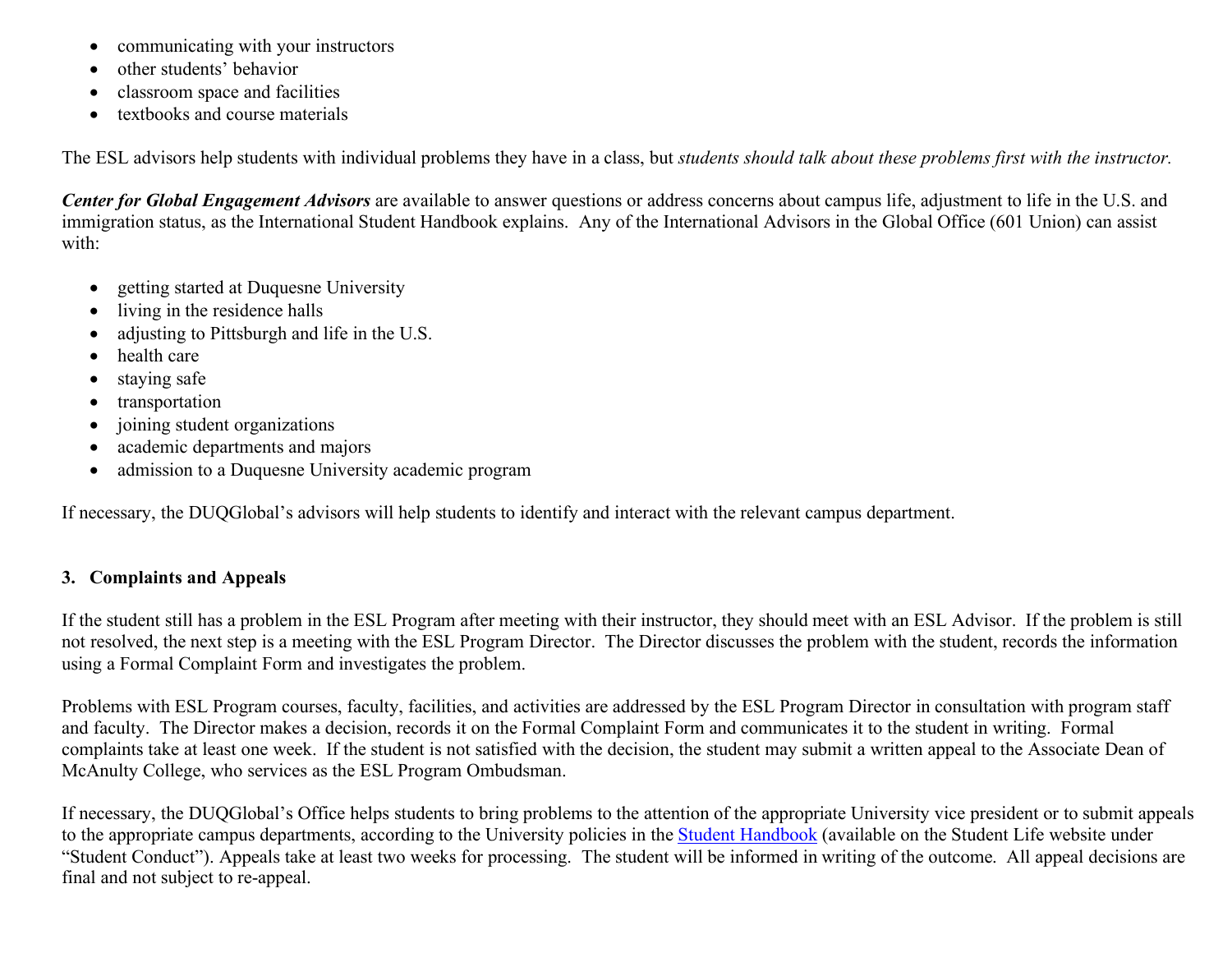#### **4. Becoming a Successful Student in the U.S.**

General expectations – Different cultures have different expectations of student responsibilities. Below is a description of important cultural values in U.S. higher education:

- Some U.S. universities may be easy to get into; but it is very hard to earn good grades.
- There is not a single exam which allows entrance to U.S. universities; student grades throughout high school and college are as important as an entrance exam score for admission to a degree program. Low grades can indicate laziness or disinterest on the part of the student.
- Students should take full responsibility for their learning and be very active, asking questions and doing assignments. Instructors are available for help but will not "spoon feed" students.
- Students who work very hard will succeed. Students who do not work hard are not likely to succeed.

#### **Becoming a successful student in the U.S. means much more than simply going to classes.**

- 1. Spend at least 1-2 hours on your homework for each class, each night.
- 2. Complete all homework on time. If you get behind, more problems occur.
- 3. Talk to your instructor during their office hours if you are having any problems.
- 4. Follow your instructors' suggestions for how to improve your speaking, listening and reading in English. Your instructors will expect that you *take ownership*, or responsibility for your learning.
	- Listen every day to BBC, NPR, CNN, YouTube, etc., on a topic that interests you. Listen several times to each program; look for programs which have a transcript (*closed captions*) so you can check your understanding.
	- Read short articles from a newspaper or online on a topic that interests you (current events, pop culture, cooking, human interest).
	- Speak English as much as you can outside of class. The more you speak, read and listen to English, the faster your English skills will improve.
	- Keep a vocabulary log where you organize the new words you are learning; review it often.
- 5. Use other resources:
	- Get some help from an ESL Tutor (pick up information on how to sign up in the ESL office).
	- Attend Conversation Hours to interact in English in a friendly environment.
	- Join the International Student Organization or another student group on campus.
	- Attend the DUQGlobal Engagement's American Tradition Series and other campus events.
	- Become a conversation partner with an American student learning your language.
	- Read the information in the ESL Program Newsletters and posted on the ESL Program bulletin boards for updates on activities on campus and off campus.

# **Be in class. Be on time. Be prepared! Use English IN CLASS and OUTSIDE OF CLASS.**